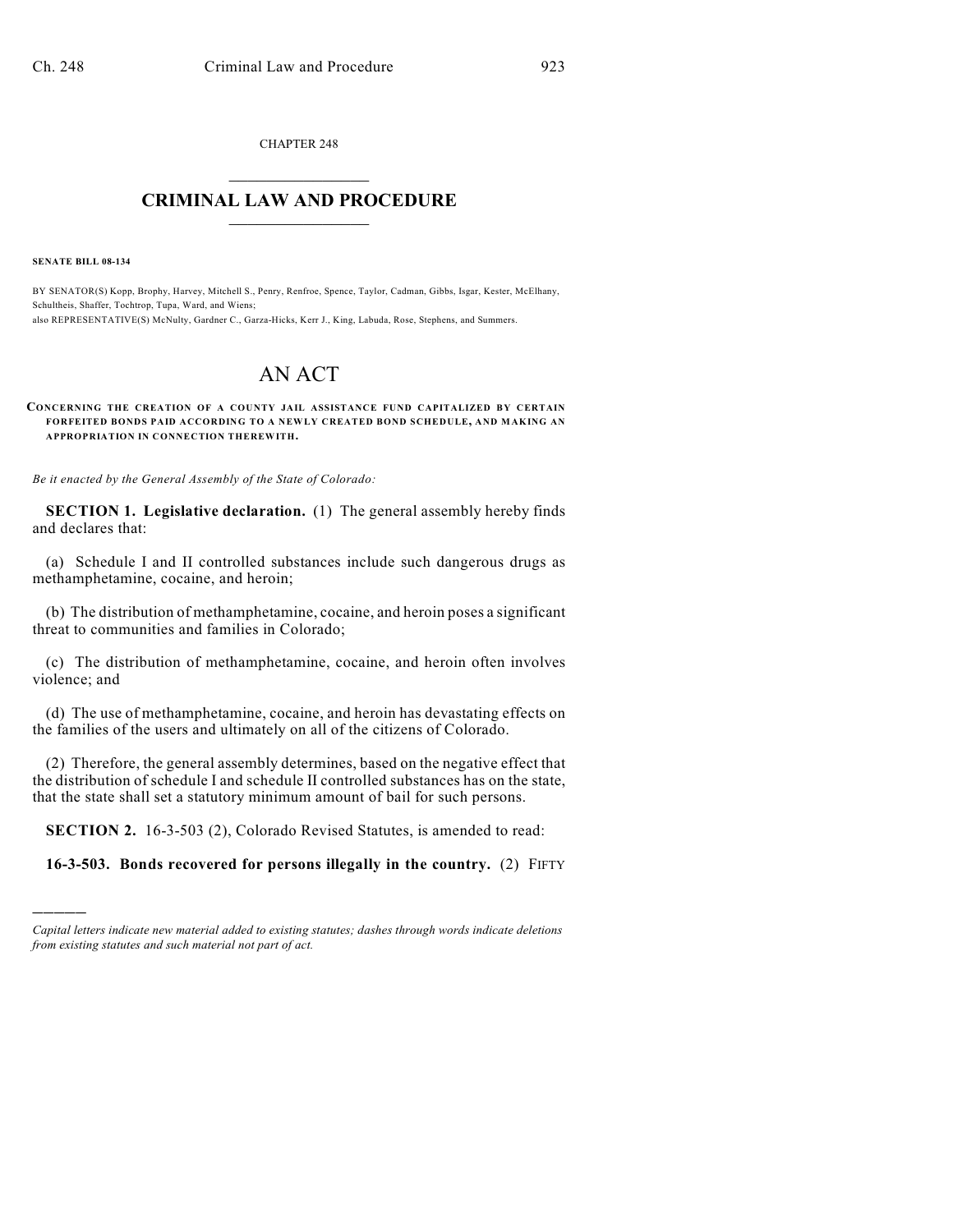PERCENT OF the AMOUNT OF bonds and fees forfeited pursuant to subsection (1) of this section shall be credited to the capital construction fund created in section 24-75-302, C.R.S., for appropriation to the corrections expansion reserve fund created in section 17-1-116, C.R.S., for the purpose of prison bed construction and prison operations. FIFTY PERCENT OF THE AMOUNT OF BONDS AND FEES FORFEITED PURSUANT TO SUBSECTION (1) OF THIS SECTION SHALL BE CREDITED TO THE COUNTY JAIL ASSISTANCE FUND CREATED IN SECTION 17-26-137, C.R.S.

**SECTION 3.** Part 1 of article 26 of title 17, Colorado Revised Statutes, is amended BY THE ADDITION OF A NEW SECTION to read:

**17-26-137. County jail assistance fund.** THE MONEYS COLLECTED PURSUANT TO SECTION 16-3-503 (1), C.R.S., SHALL BE TRANSMITTED TO THE STATE TREASURER, WHO SHALL CREDIT THE SAME TO THE COUNTY JAIL ASSISTANCE FUND, WHICH FUND IS HEREBY CREATED AND REFERRED TO IN THIS SECTION AS THE "FUND". THE MONEYS IN THE FUND SHALL BE SUBJECT TO ANNUAL APPROPRIATION BY THE GENERAL ASSEMBLY TO THE DEPARTMENT OF CORRECTIONS FOR ALLOCATION TO COUNTIES FOR THE MAINTENANCE AND OPERATION OF COUNTY JAILS. ANY MONEYS IN THE FUND NOT EXPENDED FOR THE PURPOSE OF THIS SECTION MAY BE INVESTED BY THE STATE TREASURER AS PROVIDED BY LAW. ALL INTEREST AND INCOME DERIVED FROM THE INVESTMENT AND DEPOSIT OF MONEYS IN THE FUND SHALL BE CREDITED TO THE FUND. ANY UNEXPENDED AND UNENCUMBERED MONEYS REMAINING IN THE FUND AT THE END OF A FISCAL YEAR SHALL REMAIN IN THE FUND AND SHALL NOT BE CREDITED OR TRANSFERRED TO THE GENERAL FUND OR ANOTHER FUND.

**SECTION 4.** 16-4-103 (1), Colorado Revised Statutes, is amended BY THE ADDITION OF A NEW PARAGRAPH to read:

**16-4-103. Fixing of bail and conditions of bail bond.** (1) (d) (I) IF A PERSON IS ARRESTED FOR DISTRIBUTION OF A SCHEDULE I OR SCHEDULE II CONTROLLED SUBSTANCE PURSUANT TO SECTION 18-18-405, C.R.S., THEN THE COURT SHALL SET BAIL FOR SUCH PERSON AT FIFTY THOUSAND DOLLARS; EXCEPT THAT, UPON THE MOTION OF THE DISTRICT ATTORNEY OR DEFENDANT AND A SHOWING OF GOOD CAUSE, THE COURT MAY SET BAIL AT AN AMOUNT OTHER THAN THE SPECIFIED AMOUNT.

(II) THE BAIL AMOUNT SPECIFIED IN SUBPARAGRAPH (I) OF THIS PARAGRAPH (d) SHALL BE ADJUSTED FOR INFLATION ON JANUARY 1, 2018, AND ON JANUARY 1 EVERY TEN YEARS THEREAFTER. THE ADJUSTMENT SHALL BE BASED ON THE CUMULATIVE ANNUAL ADJUSTMENT FOR INFLATION FOR EACH YEAR SINCE THE EFFECTIVE DATE OF THIS PARAGRAPH (d). THE ADJUSTMENTS MADE PURSUANT TO THIS SUBPARAGRAPH (II) SHALL BE ROUNDED UPWARD OR DOWNWARD TO THE NEAREST TEN-DOLLAR INCREMENT.

(III) AS USED IN THIS PARAGRAPH (d), "INFLATION" MEANS THE ANNUAL PERCENTAGE CHANGE OF INFLATION INDICATED IN THE UNITED STATES DEPARTMENT OF LABOR, BUREAU OF LABOR STATISTICS, CONSUMER PRICE INDEX FOR DENVER-BOULDER, ALL ITEMS, ALL URBAN CONSUMERS, OR ITS SUCCESSOR INDEX.

(IV) THE STATE COURT ADMINISTRATOR SHALL CERTIFY THE ADJUSTED BAIL